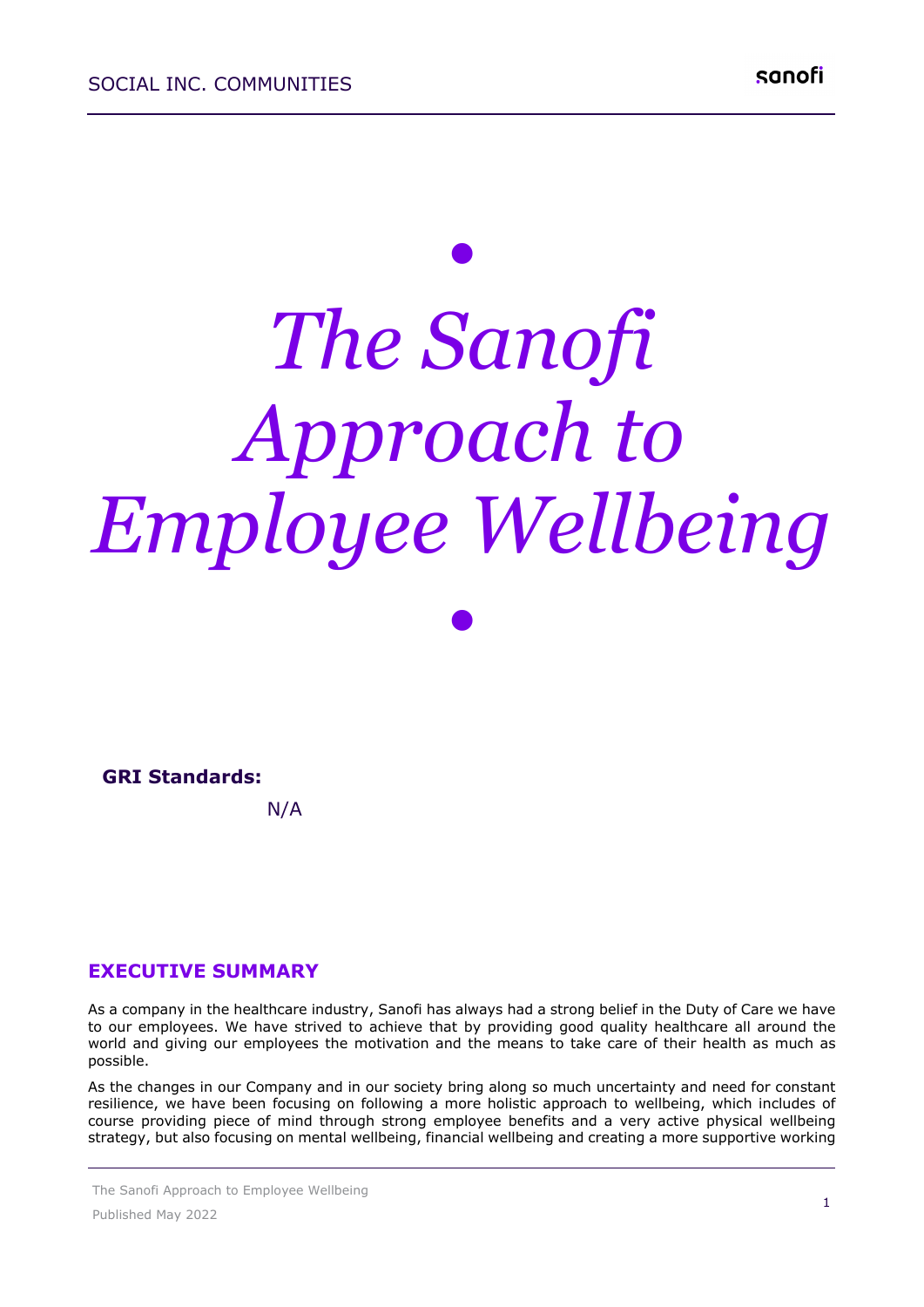environment to help employees navigate through this uncertainty - knowing that their employer is there to support them and give them all the tools to be at their best.

The need for constant change also drives the need for innovation, and at Sanofi we are conscious that there is no innovation without a diverse workforce. Building this diverse workforce and ensuring a truly inclusive culture, where employees feel valued no matter who they are, where they are coming from, and what their personal story and their personal beliefs are, has become one of the main priorities for Sanofi. We believe that supporting our employees' wellbeing is a key element to building an inclusive workspace and a strong and diverse workforce.

Wellbeing for Sanofi is an ongoing journey where we are always looking at more innovative ways to make our employees feel good and empowered to focus on the ones who need us the most: our patients.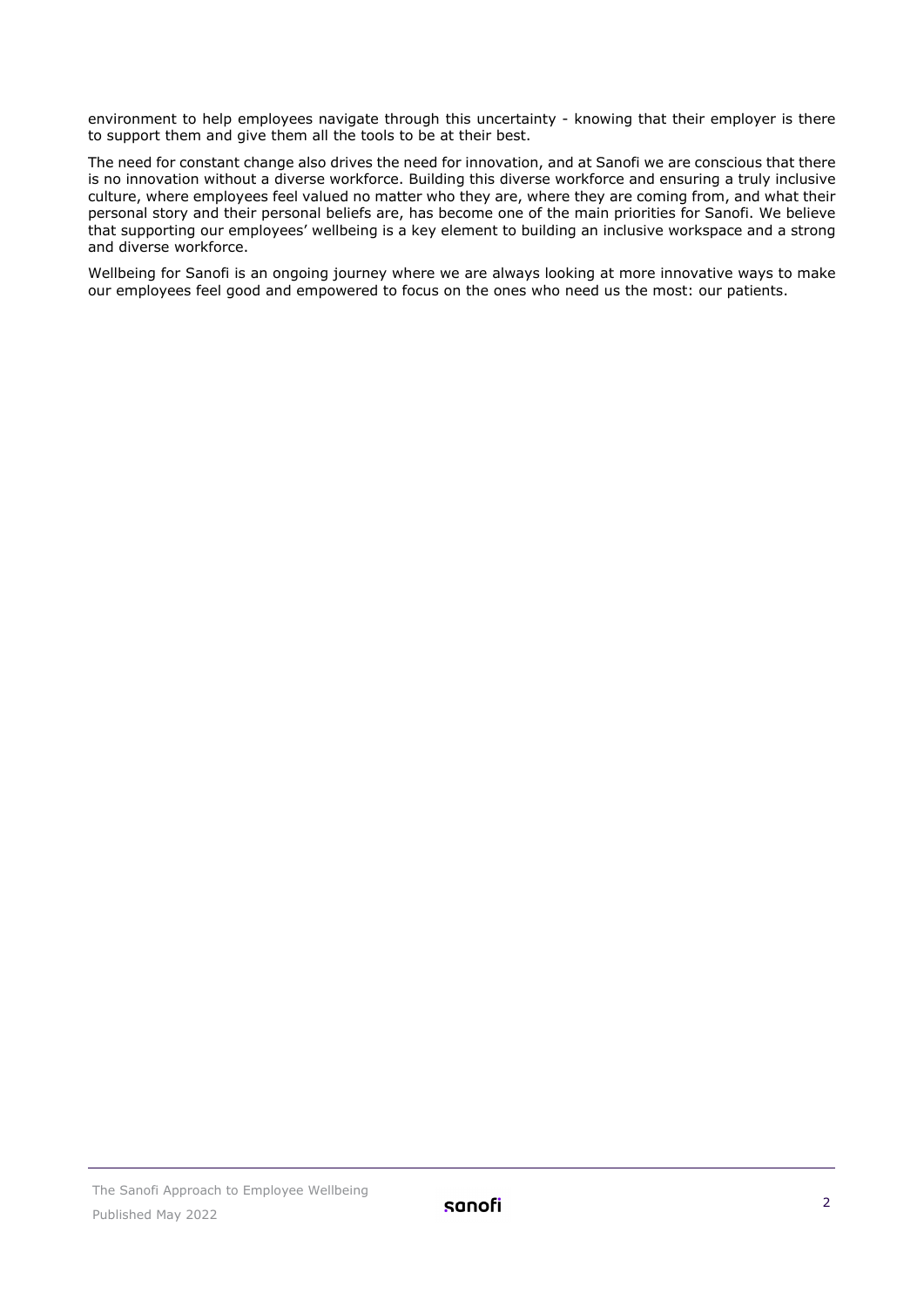# **TABLE OF CONTENTS**

| 1. Providing peace of mind through strong employee          |  |
|-------------------------------------------------------------|--|
|                                                             |  |
|                                                             |  |
| 1.3. BEING THERE FOR OUR EMPLOYEES IN CASE OF CRITICAL LIFE |  |
| 1.4. PROVIDING ACCESS TO HIGH QUALITY & COMPETITIVE PENSION |  |

| 2. Supporting the wellbeing of our employees: All Well 7 |  |
|----------------------------------------------------------|--|
|                                                          |  |
|                                                          |  |
|                                                          |  |
|                                                          |  |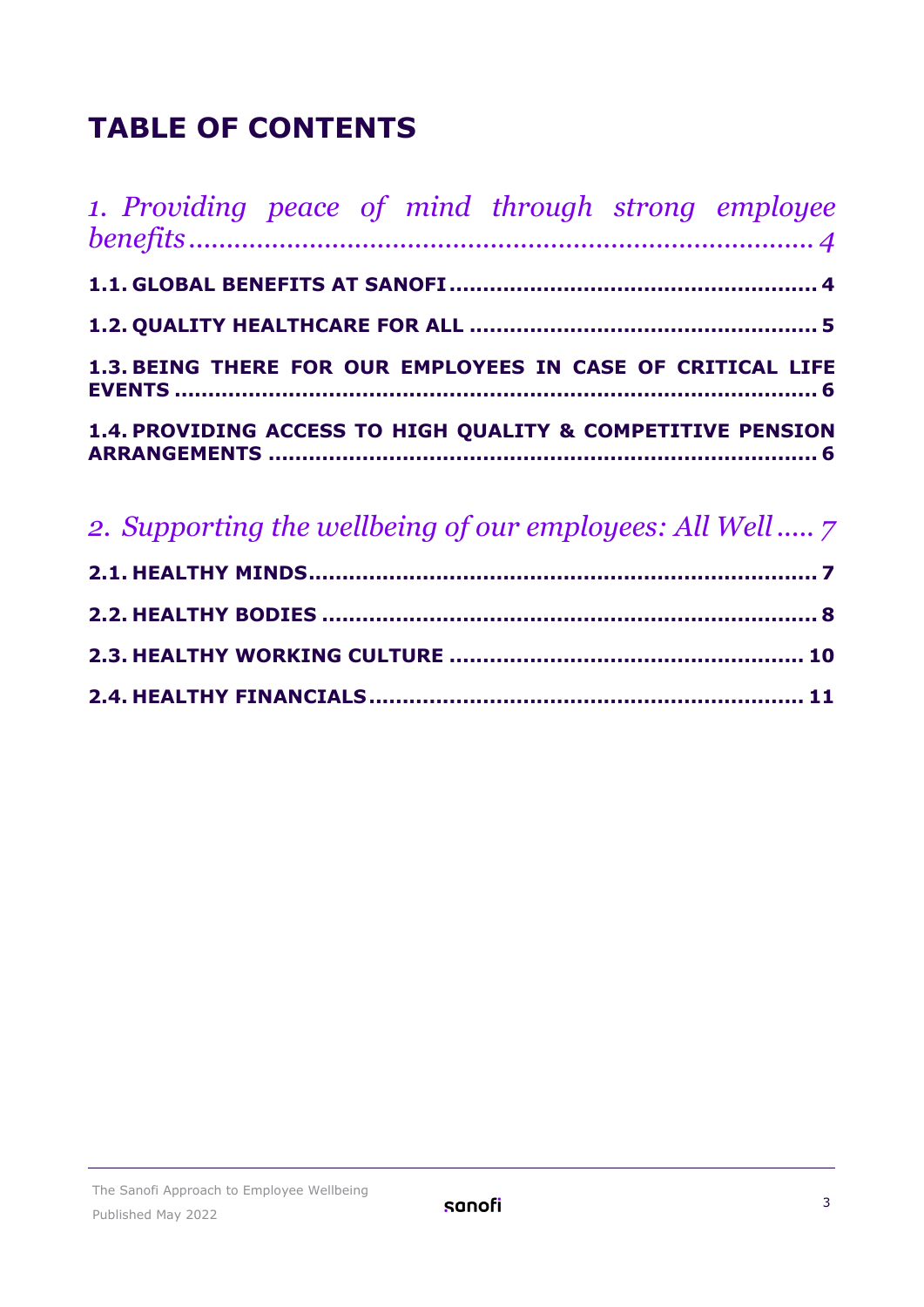# <span id="page-3-0"></span>*1. Providing peace of mind through strong employee benefits*

Our benefits package worldwide is designed to be competitive and meet the Sanofi minimum standards in terms of employee protection so that our employees feel safe and taken care of while working for Sanofi.

# <span id="page-3-1"></span>**1.1. GLOBAL BENEFITS AT SANOFI**

#### **1.1.1.The Sanofi approach & values**

The **Sanofi approach to Benefits** is focusing on four core values:



#### **1.1.2.Protection against unforeseen events**

As a company in the healthcare industry, Sanofi has a strong belief in the Duty of Care we have to our employees, being there for our employees when they need it the most. We ensure that our employees around the world have access to quality healthcare and are covered in case of unfortunate life events such as death and disability.

# **1.1.3.Financial wellness**

Financial wellness at Sanofi covers a broad range of financial aspects of an employee's lifecycle. Solutions may vary in each country based on market practice and needs. As an employer of choice, we:

- ensure that our employees benefit from our global purchasing power in the benefits they receive;
- ensure that our employees have their future secured through high-quality well-designed savings arrangements; and
- empower our employees to plan for their retirement and their long-term financial projects.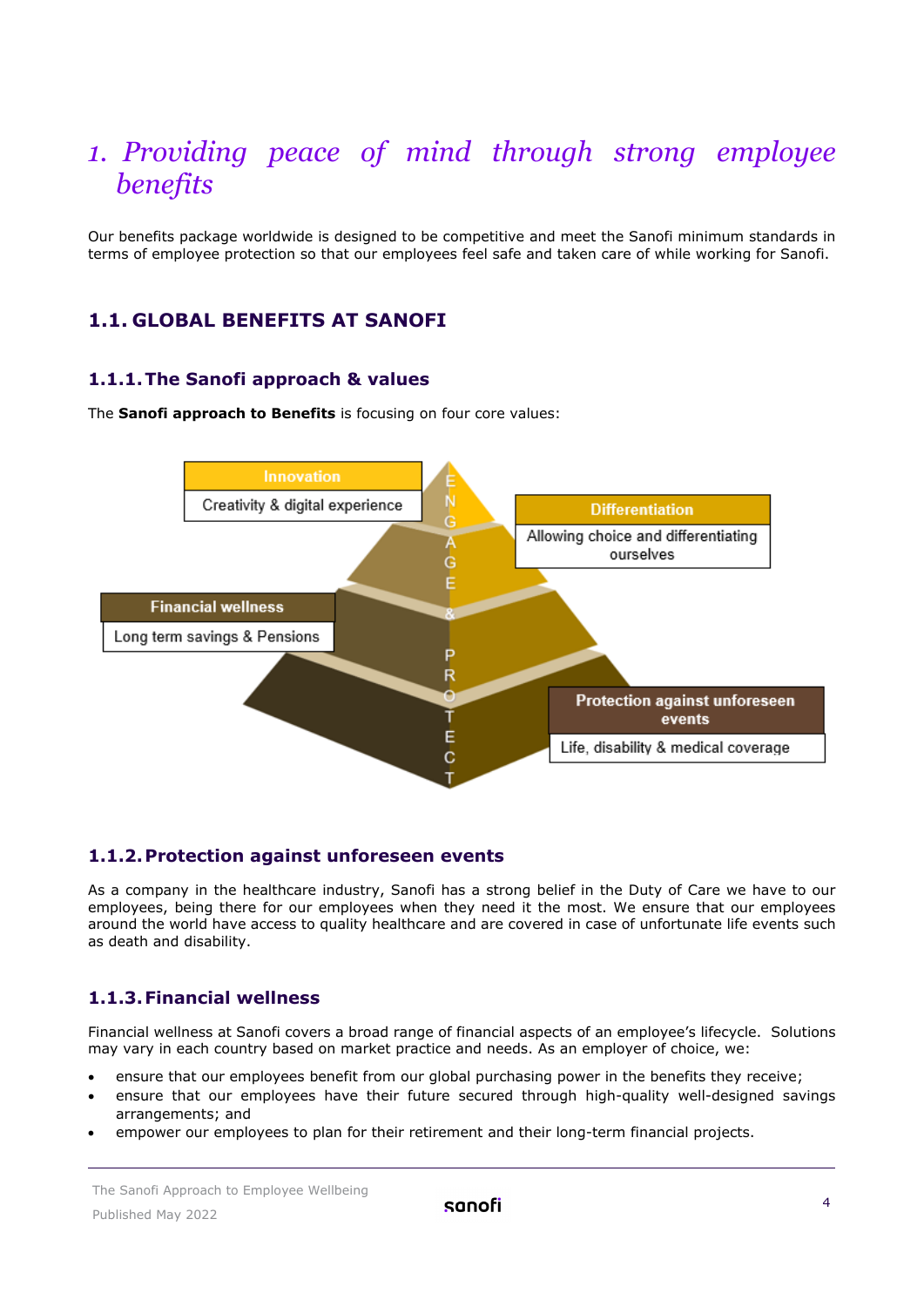# **1.1.4.Differentiation**

We embrace being different and our benefits reflect that more and more through allowing choice and flexibility for our employees to select benefits appropriate for their personal needs. Even in countries where flexible benefits are not prevalent or not easy to implement, simple choices, such as the option to upgrade a medical plan at employee cost or to choose a car allowance instead of a company car can make a huge difference in our employees' lives and are strongly encouraged as part of our global guidelines.

#### **1.1.5.Innovation**

- Benefits have developed over the years to encompass much broader items and concepts than just employee benefits insurances and pensions. As an employer of choice, we want to be at the top of the market of new concepts and welcome innovation and exchange of ideas between our teams locally and globally to learn about new trends in the different markets and about what truly matters to the employees and could help us differentiate.
- Our digital benefits strategy is at present locally driven based on market practice and needs. Within our ambitious global digital agenda, we plan to develop a more global digital strategy which should fit with our delivery model which will be globally scalable, efficient, and employee experience focused.

# <span id="page-4-0"></span>**1.2. QUALITY HEALTHCARE FOR ALL**

In the design of medical benefits, the following principles apply:

# **1.2.1.Level of coverage**

In every country around the world, Sanofi makes sure that all the employees, whether on temporary or permanent contract, whether full time or part time, are well covered in case of health issues. The same applies to employees' dependents (typically partner and children) who can benefit from the Sanofi coverage if the employee chooses to enroll them. This is in particular the case when an employee needs to be hospitalized or suffers from a critical illness where we ensure access to recognized hospitals, particularly where the State provision requires supplementing.

In addition to medical coverage itself, we always ensure that employees have access to competitive paid illness leave so that they can take the time they need to heal without having to worry about their financial situation.

#### **1.2.2.New employees and new contracts**

For new employees and new contracts, whenever legally and technically possible, we ensure that there are no exclusions in our benefits for pre-existing conditions, in particular:

- no exclusions for conditions such as HIV, chronic conditions, pandemics, congenital defects, suicide, terrorism or war risks;
- no medical questionnaires or medical examinations for employees to obtain coverage except in cases where an employee is above a free cover limit defined in the local policy; and
- coverage should be complementary to the social security system where possible in each country and not be intended to replace the benefit.

# **1.2.3.No discrimination in our plan design**

The design of our employee benefit programs avoids any sort of discrimination where legally possible:

• healthcare programs are in nearly all of our countries extended to all Sanofi employees at the same level for all unless strong market practice contradicts this rule; and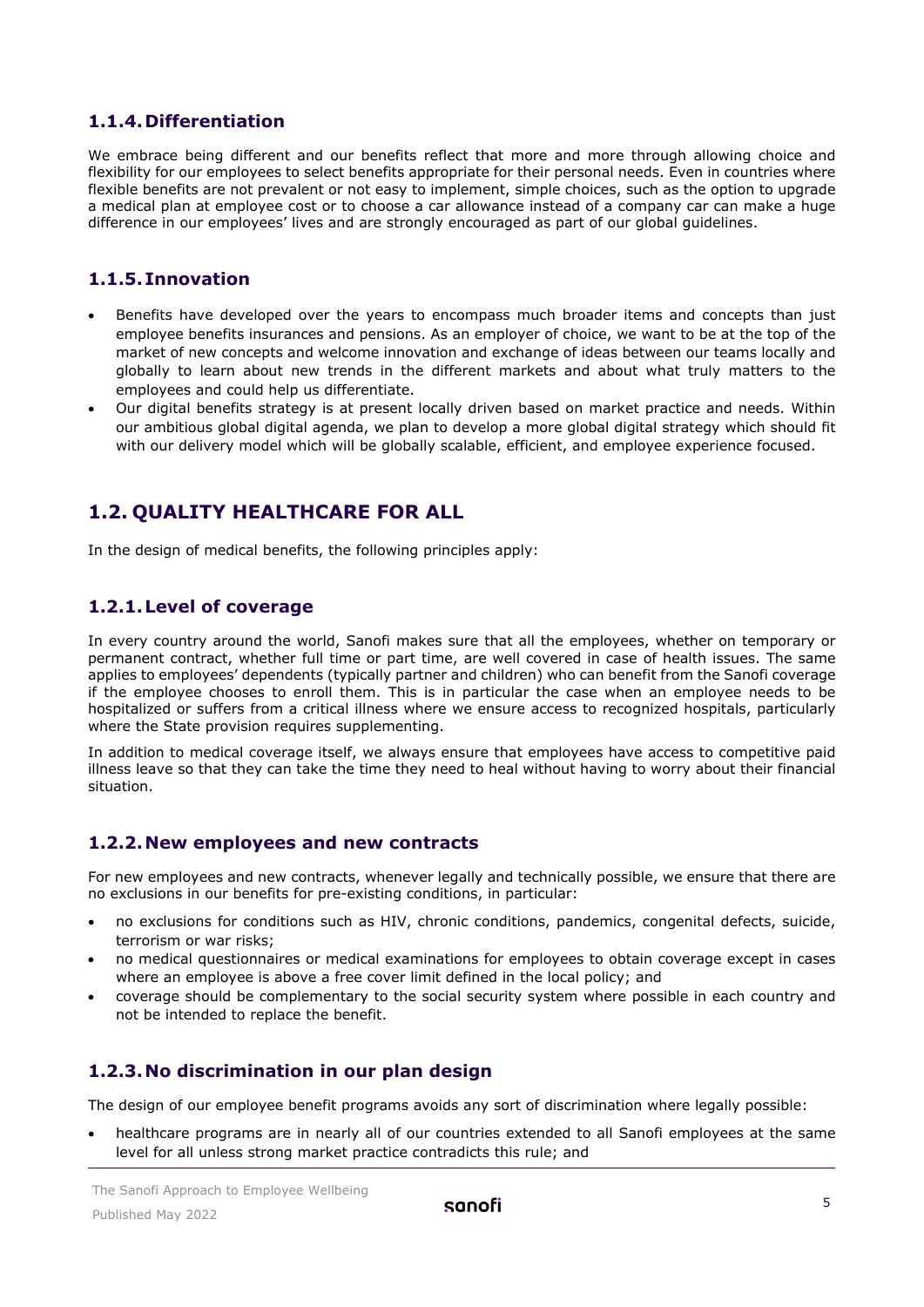• we are working on ensuring that our policies generally aim at being inclusive: any medical policy covering spouses should also enable to cover / define as beneficiaries broader domestic partners, including same sex partners (unless legally forbidden).

# **1.2.4.Financing employee benefits through our captive insurance company**

We try to reinsure as many policies as possible through our employee benefits captive insurance company. Through this approach, Sanofi is able to influence on the terms & conditions of the contracts which results in the following:

- an improved quality of benefit design aligned to Sanofi's specific needs with a leading insurer in the marketplace, allowing for tailored coverage even in smaller countries;
- easier and mostly full waiver of pre-existing conditions and exclusions;
- guaranteed coverage. The Captive never refuses coverage to a Sanofi employee;
- lower costs for employees as the cost of the premium is also partly supported by them in countries where market practice or if they purchase additional coverage. Our Captive is on a no profit – no loss basis; and
- when budget permits, countries where needs are identified by the Captive Board will be allocated a budget to fund Wellbeing initiatives that will help improve the health of employees.

# <span id="page-5-0"></span>**1.3. BEING THERE FOR OUR EMPLOYEES IN CASE OF CRITICAL LIFE EVENTS**

Death or disability situations cause a major distress to our employees and/or their families. While we cannot control these unfortunate events, as a responsible employer we ensure that all our countries provide a good level of benefits in line with the Sanofi standards in such situations. In nearly all of our countries, we provide at least two annual base salaries in case of death or disability – in many countries the level of coverage is higher than this based upon market practices and norms.

Similar to the healthcare coverage, the principles of non-discrimination and avoidance of exclusion of employees with pre-existing conditions apply, and so does the financing through the Captive whenever possible to allow us full control over the coverage of our employees and to ensure that no employee, whatever his/her situation is, finds himself or herself uncovered.



To strengthen support for Sanofi employees, "*Enfants de Sanofi*", a non-for-profit organization under the French law was founded in 1993 by both Sanofi and employees. Its purpose is to help employees' children who are experiencing difficulties such as medical problems, social troubles, or educational difficulties.

The program provides individual support to families worldwide. It also carries out collective actions within Sanofi subsidiaries, which are tailored to meet local needs through health programs and education & awareness campaigns.

<span id="page-5-1"></span>*For more information, see the [Enfants de Sanofi's](https://www.sanofi.com/-/media/Project/One-Sanofi-Web/Websites/Global/Sanofi-COM/Home/en/our-responsibility/docs/documents-center/brochures/Enfants-de-Sanofi-Annual-Report--2020-EN.pdf?la=en) annual report.*

# **1.4. PROVIDING ACCESS TO HIGH QUALITY & COMPETITIVE PENSION ARRANGEMENTS**

As for all other benefits, Sanofi ensures that when it comes to pensions and savings, our offering is competitive and supports the employees to better plan their retirement and ensure reasonable revenue as they end their career. Sanofi encourages the establishment of savings and retirement programs for employees in line with market norms.

Our pension plans are defined contribution in nature whenever possible and we apply the following rules to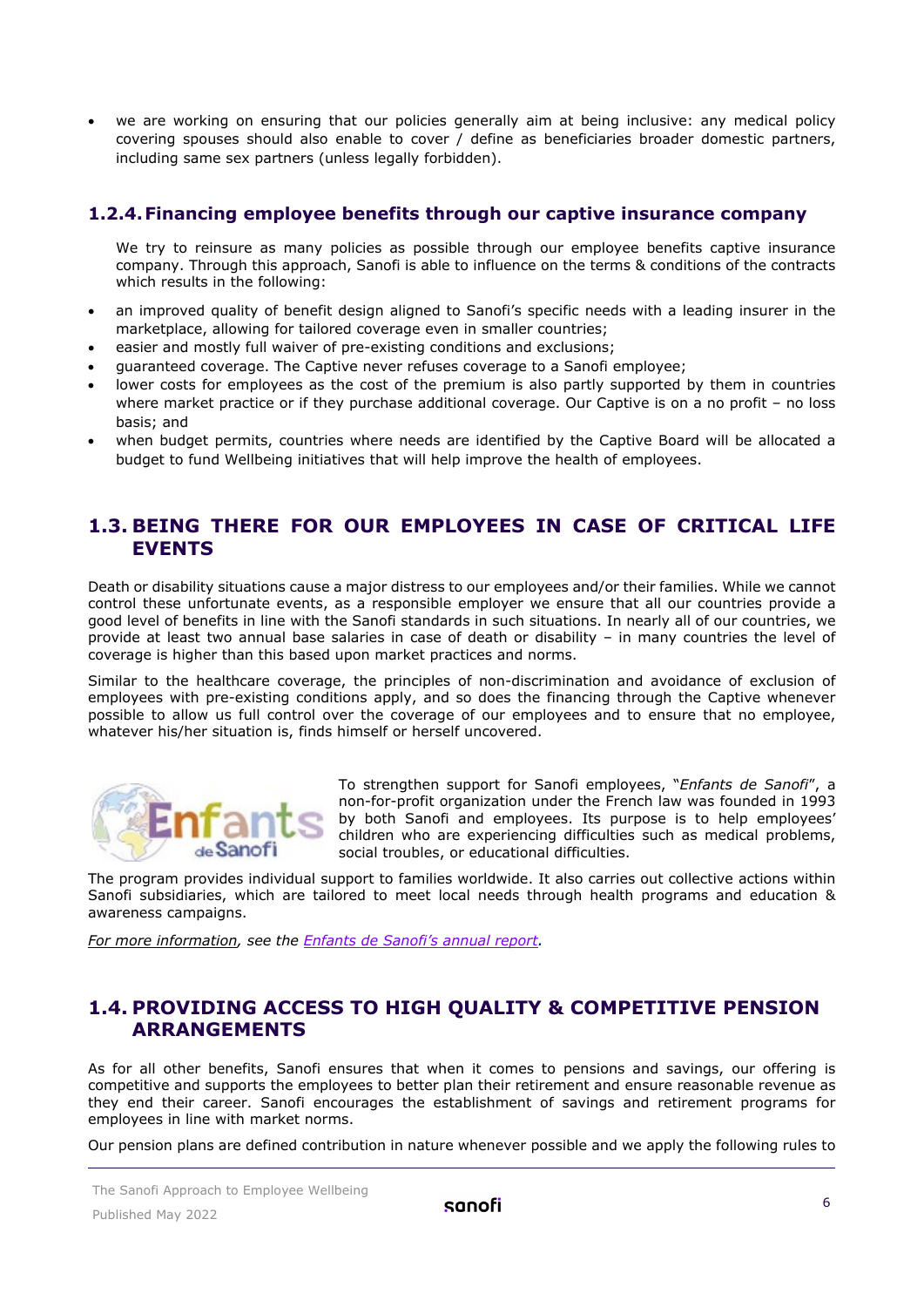the contribution level:

- employer contribution levels are set at a market competitive level;
- where possible, employees are enrolled in a plan automatically unless they specifically "opt out" of participation. In case of employer matching plans, the default employee contribution is the one maximizing the employer match;
- as statutory pensions tend to decrease more and more, the employees are encouraged to voluntarily contribute to building their wealth through the Sanofi savings & retirement plans; and
- as part of the Company diversity & inclusion policy, if possible, countries should ensure that spouse pensions cover any domestic partners and not only spouses.

# <span id="page-6-0"></span>*2. Supporting the wellbeing of our employees: All Well*

Sanofi has reinforced in 2022 its global initiative to support the Wellbeing of our employees in 2022 by including new items. This is called "All Well". This is now based upon four new pillars:

- Healthy Minds, focusing on Mental Health;
- Healthy Bodies, focusing on Physical Health;
- Healthy Working Culture, focusing on a positive working relationships at the workplace; and
- Healthy Financials, focusing on the financial wellbeing of employees (see Section 1.4 above).

# <span id="page-6-1"></span>**2.1. HEALTHY MINDS**

Healthy minds make extraordinary discoveries. We do whatever it takes to support the emotional and mental wellbeing of everyone at Sanofi. As well as offering tools and resources, we nurture a culture of openness and inclusion.

# **2.1.1.Employee Assistance Program (EAP)**

In 2022, we launched a global Employee Assistance Program (EAP) which provides confidential 24/7 support to all our employees everywhere, globally. While the EAP is not the only tool we offer to employees in need, this service ensures that employees always have somewhere to turn to when there are struggles in their personal or professional lives.

# **2.1.2.Mental health prevention & support**

Further tools supporting mental health prevention and assistance are available in our countries.

#### **2.1.2.1. Mental Health First Aider Programs**

Mental Health First Aider Programs are in place in many countries, for instance in Australia or UK. They include an internal coaching program to provide to employees initial support based on non-judgmental listening and guidance. Coaches are volunteer trained Sanofi employees with duty of confidentiality.

#### **2.1.2.2. Manager focus on wellbeing**

Sanofi believes that team managers are optimally placed to create a positive inclusive environment that support the mental health and Wellbeing of its employees. This is why in 2022 we are rolling out two important global initiatives:

• employee check-ins – managers are strongly encouraged to conduct four regular "check-ins" during 2022 with their team members to review progress for the year. The Wellbeing of the employee is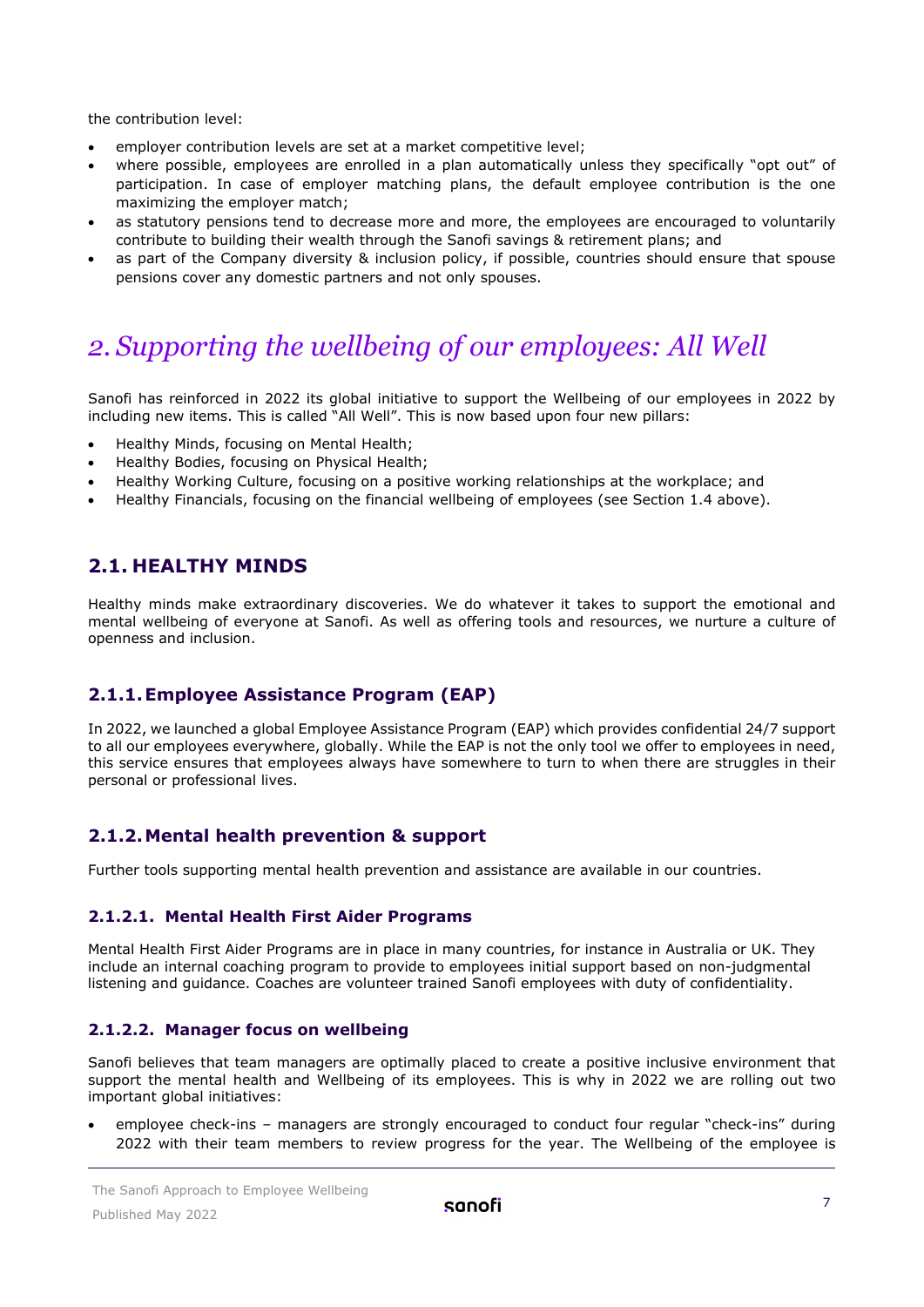expected to be one of core topics for the discussion and Sanofi has prepared training materials to guide managers and employees on how to conduct the conversation; and

• our Learning and Development team are rolling out in 2022 a global training program focused on Mental Health called Winning Healthy Minds.

# **2.1.2.3. Other mental wellbeing support initiatives**

Sanofi has won many awards over the years for its employee wellbeing strategies focusing on solutions that make our employees feel well, energized and engaged at work.

The devastating impact of the pandemic and the resulting lockdowns, economic security, and fear and uncertainty increased the risk of issues for employees' [mental health.](https://www.who.int/health-topics/mental-health)

In addition to the initiatives described above, some examples of programs that focus on our employees' mental wellbeing are:

- USA:
	- > daily mindfulness breaks, second opinion medical services, a mobile app with emotional support on demand, a mental health education platform and a digital family support platform.
- Australia:
	- eight choices of on-site coaching modules: positive emotions, engagement, meaning, accomplishment, relationships, art of mindfulness, leadership using strengths and thriving through adversity, and
	- > sessions lead by Learning & Development teams.
- China:
	- > mental health management workshops on:
		- family relations topics,
		- − career development and issues, and
		- stress management.
- The French wellbeing program:
	- > psychosocial risks program with a strong prevention module and tracking of such risks,
	- > mental health awareness trainings and webcasts, and
	- specific management trainings.

#### **2.1.2.4. Employee wellbeing surveys**

In many of our countries, we perform regular surveys to evaluate the level of stress of our employees. Sanofi also has integrated questions on Wellbeing into its annual global employee engagement survey, Your Voice.

# <span id="page-7-0"></span>**2.2. HEALTHY BODIES**

Good physical health is closely linked to good mental wellbeing. That is why we empower everyone at Sanofi to pursue a healthy lifestyle – focusing on disease prevention, health promotion and on quality of healthcare.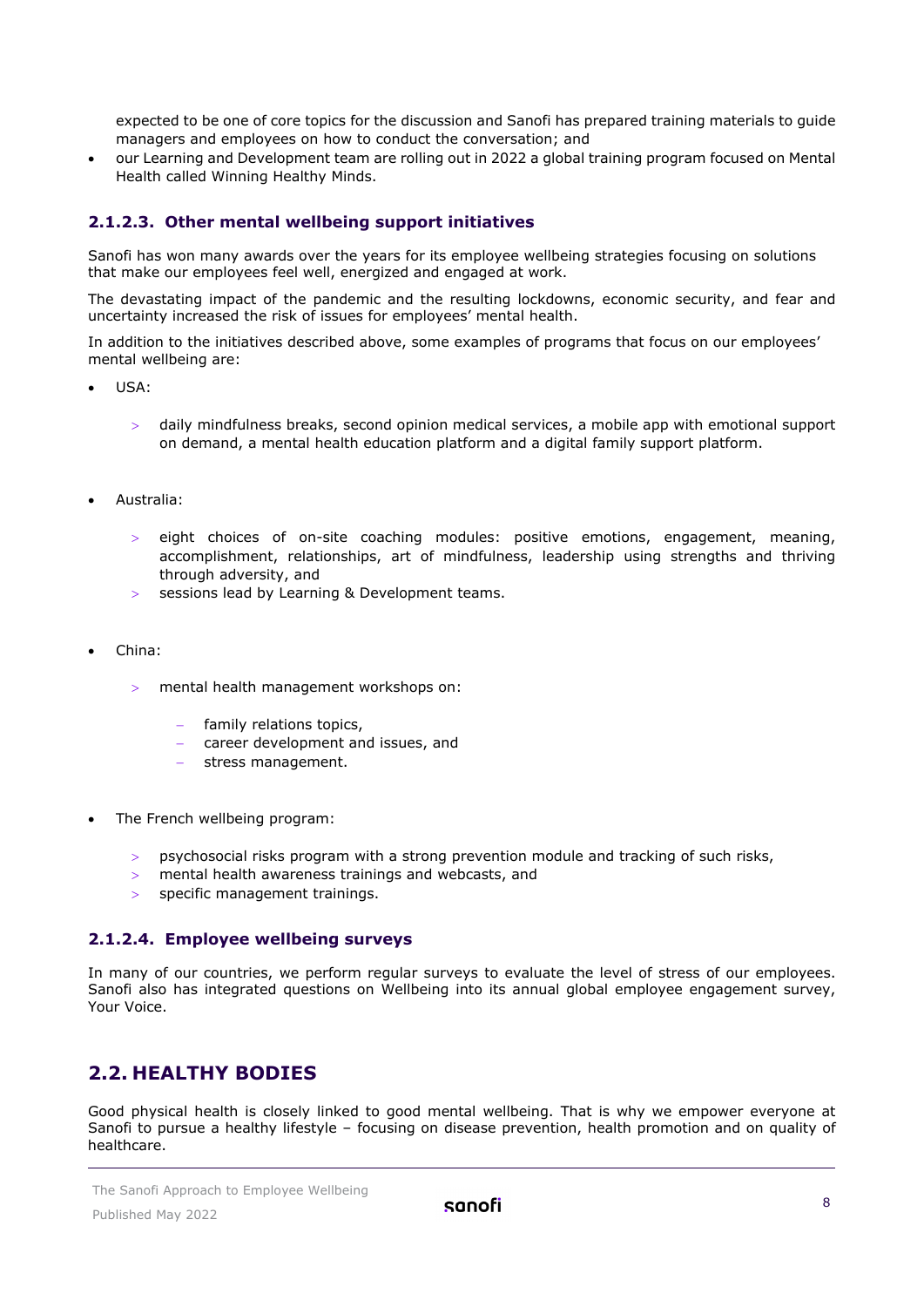# **2.2.1.Vaccination campaigns**

As a traditional vaccine business, we provide access in the vast majority of our locations to onsite flu shots, or alternatively ensure those are reimbursed to our employees.

Following the COVID-19 crisis and the possibility to vaccinate increases, we also offer the opportunity on more and more of our sites to vaccinate employees in accordance with the government guidelines in terms of eligibility.

# **2.2.2.Healthy programs on physical sites**

Sanofi encourages a wide variety of activities across all our sites to support employees. While activities are voluntary for employees, sites participating in these healthy programs propose a range of health and wellness activities to encourage collaborators to exercise regularly (on site gyms, fitness rooms, sport classes, walking challenges, stair use promotion), choose healthy food offered in company restaurants, manage stress, improve sleep quality and participate in free screenings. The initiatives are different depending on countries and needs. All engaged sites are requested at the end of each year to provide key performance indicators (KPIs) to the global team. The sites are asked questions on the organization, amount of human resources involved, financial investments and level of participation in activities. This assessment is also the opportunity to collect feedback and ideas that can be used to develop best practices that will be shared with all countries.

#### **2.2.2.1. Focus on cancer at work**

Our "Tackling Cancer at Work" initiative supports and improves the lives of employees directly and indirectly affected by cancer, at all Sanofi sites in France. This initiative follows on from Sanofi France's May 2017 signature of the French National Cancer Institute (INCa) charter, when the Company signed 11 commitments to help support employees affected by cancer and to promote health.

This is delivered through a network of 30 listening booths where people can talk freely about cancer-related issues. During the pandemic, we introduced online facilities in a home working context which are totally confidential and open to any Sanofi employee directly or indirectly affected by cancer. These can be accessed at any time on request. Participants work with the employee to develop solutions and pathways tailored to his or her situation.

Our people have shown long-term commitment to this scheme; the network now numbers over 150 volunteers, who have helped over 210 employees. Barely two years after the network was set up, the network has proved a resounding success: in a satisfaction survey, 98% of respondents found it helpful, and 100% would recommend it to a colleague.

We are also working to change perceptions of cancer. Our short film on the theme of tackling cancer at work, *Le choix du lien*, was a prize-winner at both the Grand Prix Stratégies de la Production Publicitaire awards and the Deauville Green Awards in 2019.

And in 2020, we opened up two new lines of research that will raise awareness and help our teams develop transformative practices to reconcile work and wellness:

- we are funding a thesis on "Cancer: Vulnerability and Performance" to help identify levers and brakes; and
- we are developing and piloting a back-to-work module for our "Cancer at Work" initiative, as part of the "Breast Cancer at Work" program led by researchers at Le Nouvel Institut and funded by the INCa, the DGT (Department of Labor), and AGEFIPH (an organization dedicated to employment opportunities for people with disabilities).

#### **2.2.2.2. Objectives**

Sanofi's objective is to sustain our program of disease prevention by helping sites to implement good practices and to monitor changes in employee behaviors by promoting the use of e-health tools. We will integrate preventive actions and awareness on deleterious impacts of air pollution as this is a leading cause to diseases such as CVD, respiratory diseases including asthma, chronic obstructive pulmonary disease and lung cancer. There is also recent evidence for its link to mental health disorders and diabetes.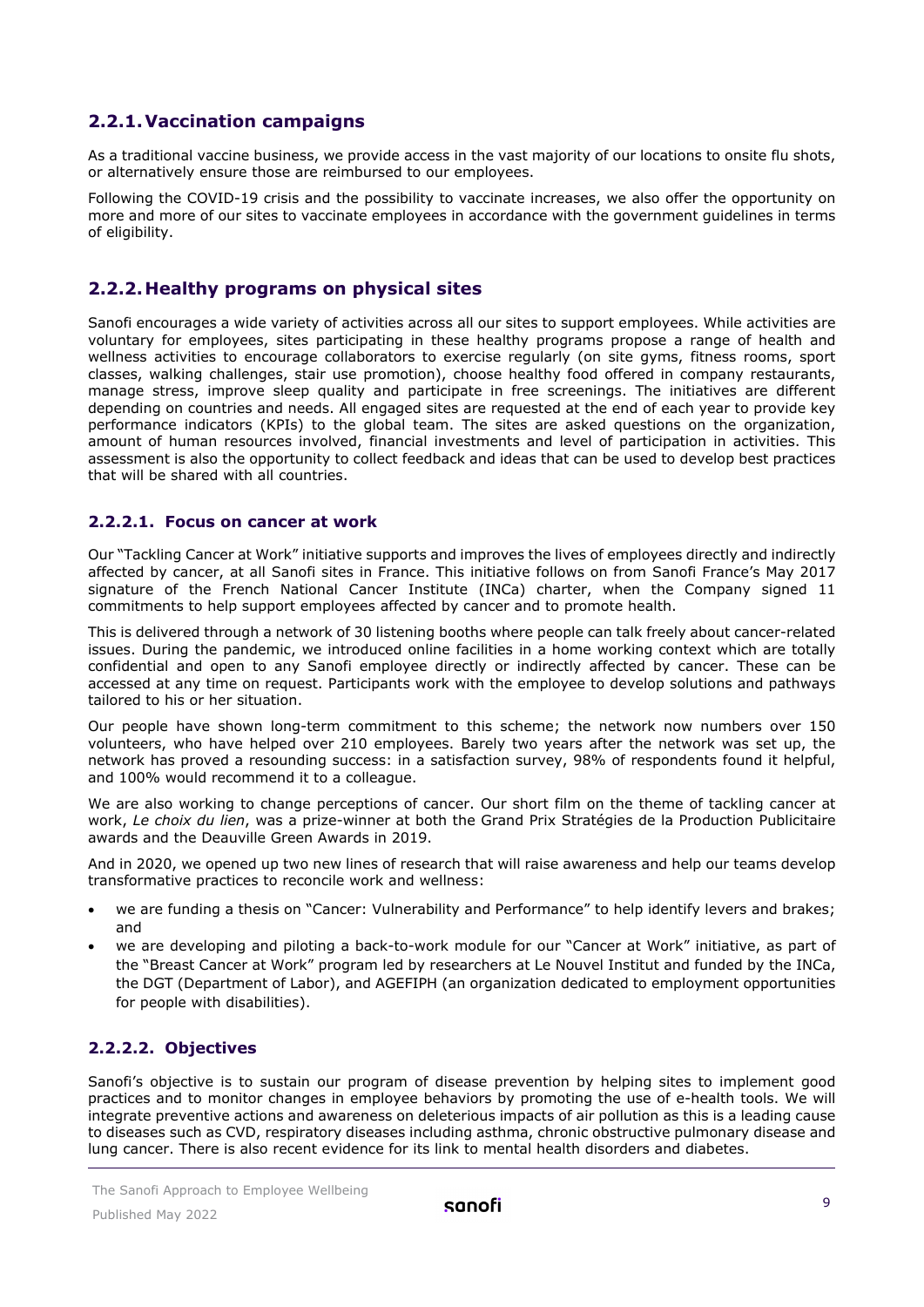To summarize, our 2025 roadmap is:

- to reinforce our programs in countries considered as a priority because of the growing incidence of noncommunicable diseases (NCD) and in particular NCD highly correlated to environmental and societal changes. In 2020, we saw how particularly vulnerable people with NCDs are to COVID-19, motivating even more actions for the reduction of NCDs;
- to ensure sustainability of our programs by proposing to sites new intervention ideas and global solutions;
- to increase participation, which is a long-term process and a stated goal by the end of 2025, we want to make sure 95% of company employees are participating in our programs. As with most voluntary health promotion activities, it is relatively easy to encourage the first 20% of any population to join in, we will tailor activities to attract the other 80% who have not yet taken advantage of the program activities; and
- to improve KPIs collection and follow up of indicator parameters such as absenteeism and health costs.

The program deployment will be conducted with the support of Region Leaders in close collaboration with HSE, Human Resources, Rewards & Performance, Facility Management, Occupational Health, Corporate Social Responsibility and the Communication network as driving forces.

#### **2.2.2.3. Major achievements**

From 2017, Sanofi made a commitment by developing innovative interventions to help employees improve lifestyle behaviors. These interventions integrated innovative mobile applications developed in association with "The European Institute of Innovation and Technology for Health". These actions, conducted in France, China, United Kingdom and Spain in industrial, administrative and R&D sites, showed significant modifications of sleep behaviors\*.

In 2019, Sanofi co-developed a new digital tool (Walk Well) allowing the organization of walking challenges worldwide involving several thousand of collaborators. This tool was particularly used during the pandemic to increase the level of physical activity of collaborators and to improve social interaction and motivation to move more.

In 2020, we have also been able to scientifically demonstrate that simple nutrition signaling in our company restaurants are effective in guiding employees towards healthy food choices that are in line with international nutrition recommendations\*\*.

In 2020, in view of the health situation, the interventions offered to employees have evolved and been adapted to the context. Online services (physical activity classes, relaxation, mindfulness, etc.), webinars for psychological support and the adoption of a healthy lifestyle have been reinforced. Digital communications such as newsletters, tips, educational booklets have been intensified to reach as many employees as possible. Teleworkers, sale forces and workers with atypical working hours were particularly supported.

\* Montagni et al. (2019) Effectiveness of has Blended Web-Based Intervention to Raise Sleep Awareness at Workplace: The WarmUappTM Pilot Study. Journal of Occupational Health and Environmental Medicine.

\*\* Montagni (2020) Using Positive Nudge to Promote Healthy Eating at Worksite: A Food Labeling Intervention. Journal of Occupational and Environmental Medicine.

# <span id="page-9-0"></span>**2.3. HEALTHY WORKING CULTURE**

We are proud of our culture. We are respectful, supportive and inclusive at all levels - a team of allies supporting one another to pursue progress. The result? Better outcomes for our customers, our patients and for our business.

# **2.3.1.Supportive workplace environment**

Sanofi has over the time built very strong facility management teams who ensure that our workplaces around the world maximize our employees' wellbeing through: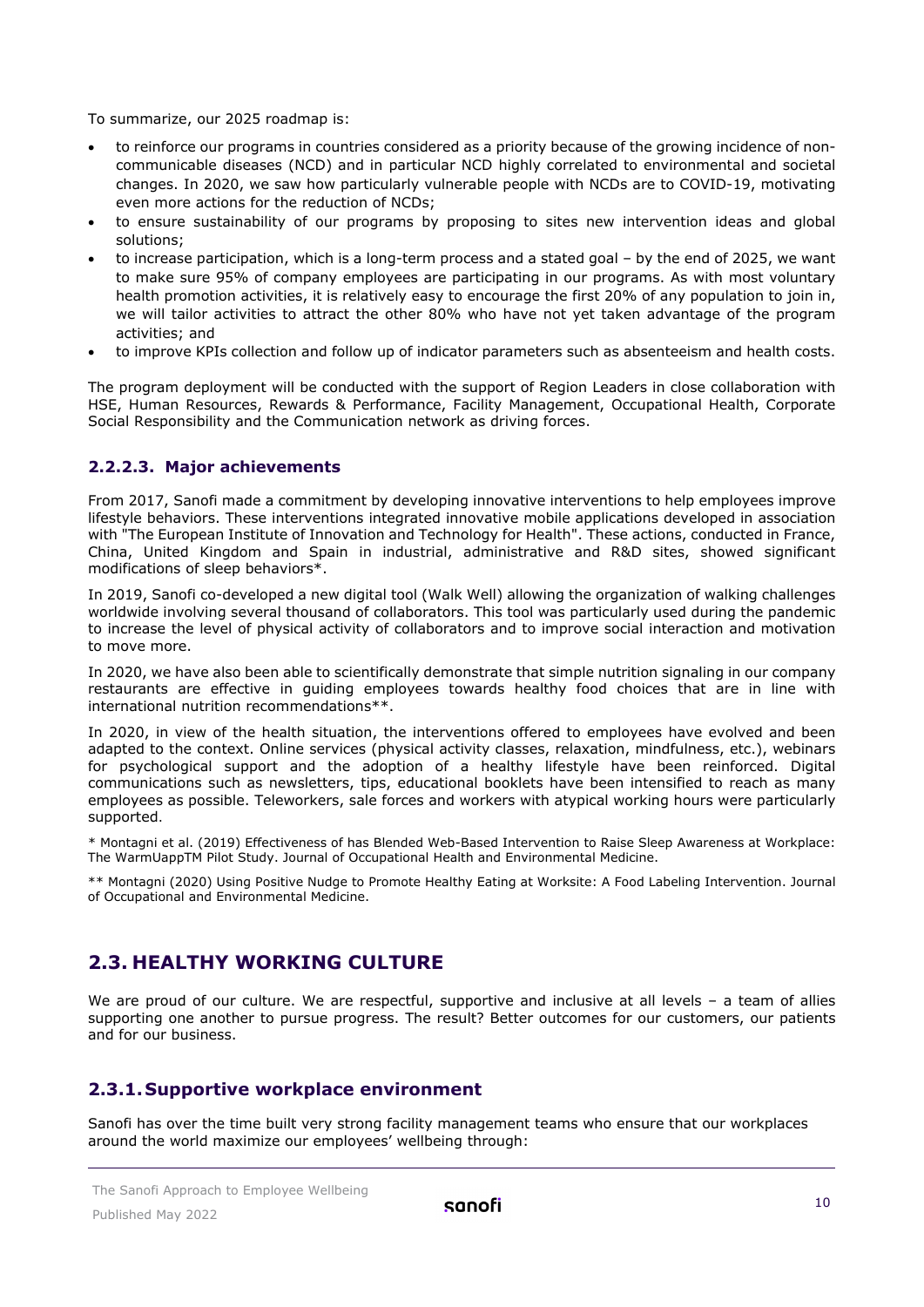- maximal safety;
- optimized space to exchange new ideas and have necessary meetings;
- optimized space to allow the employees to focus on their work and have sufficient privacy even under an open space set-up;
- areas to relax (quiet rooms) or have a well-deserved break (cafeterias); and
- areas to have lunch in the vast majority of our facilities (canteens or cafeterias).

#### **2.3.2.Supportive working culture**

As we are operating a full transformation of our Company, Sanofi focuses a lot on the working culture to make it supportive, inclusive and empowering for the employees. Most of the initiatives are currently developed at the global level with a local deployment.

In addition to the employee check-ins and training program mentioned in Section 2.1.2.2, we also are launching a Speak Up! corrective and disciplinary policy, so employees across the globe feel safe to raise any unethical or illegal conduct – e.g., fraud, harassment, discrimination – in the knowledge that any disciplinary action is fair, transparent and consistent.

# **2.3.3.Parental leaves**

Building a truly inclusive company culture also means Sanofi offering equal opportunities to focus on work, but also to focus on private life when needed. We do believe that treating women and men equally also means giving both the chance to enjoy their children in the first months of their lives as they are the most vulnerable. In 2022, we launched a gender-neutral parental leave, allowing 14 weeks of paid parental leave for all employees worldwide.

# **2.3.4.Allowing for flexible working conditions to meet our employee's needs**

Our Play to Win priorities, Growth, Innovation and Efficiencies, can only be successful with the fourth priority: Reinvent How We Work. Only by changing how we work can we transform the practice of medicine and create a place where everyone can bring their best selves to work. Working flexibly is an important part: it builds inclusion, helps all of us to unleash our full creative potential, and fosters our new culture by helping us live the Play to Win behaviors.

A well-balanced, flexible workplace helps us to feel more included because Sanofi acknowledges and caters to individual needs and working styles.

Local situations and regulations differ, so there is no "one-size-fits-all". And we always need to strike the right balance between human work interaction, relationships and technology-enabled remoteness.

Sanofi is committed to offering flexible work globally, providing a set of global guidance for local execution according to the business needs and local laws.

The type and amount of flexibility depends on many things, such as: the nature of the job and work activities, any requirements for being on-site, needs of the team and department, impact on stakeholders, ability to complete core tasks productively and impact on our performance.

# <span id="page-10-0"></span>**2.4. HEALTHY FINANCIALS**

Feeling comfortable and confident managing finances is key to improving our wellbeing. We provide tools and resources to help our employees stay in control – whatever stage of life they are at. From maneuvering difficult times, planning for their future to improving savings.

Section 1.4 illustrates Sanofi's approach to ensuring that employees are offered high quality, competitive pension & savings vehicles where available and competitive in the marketplace.